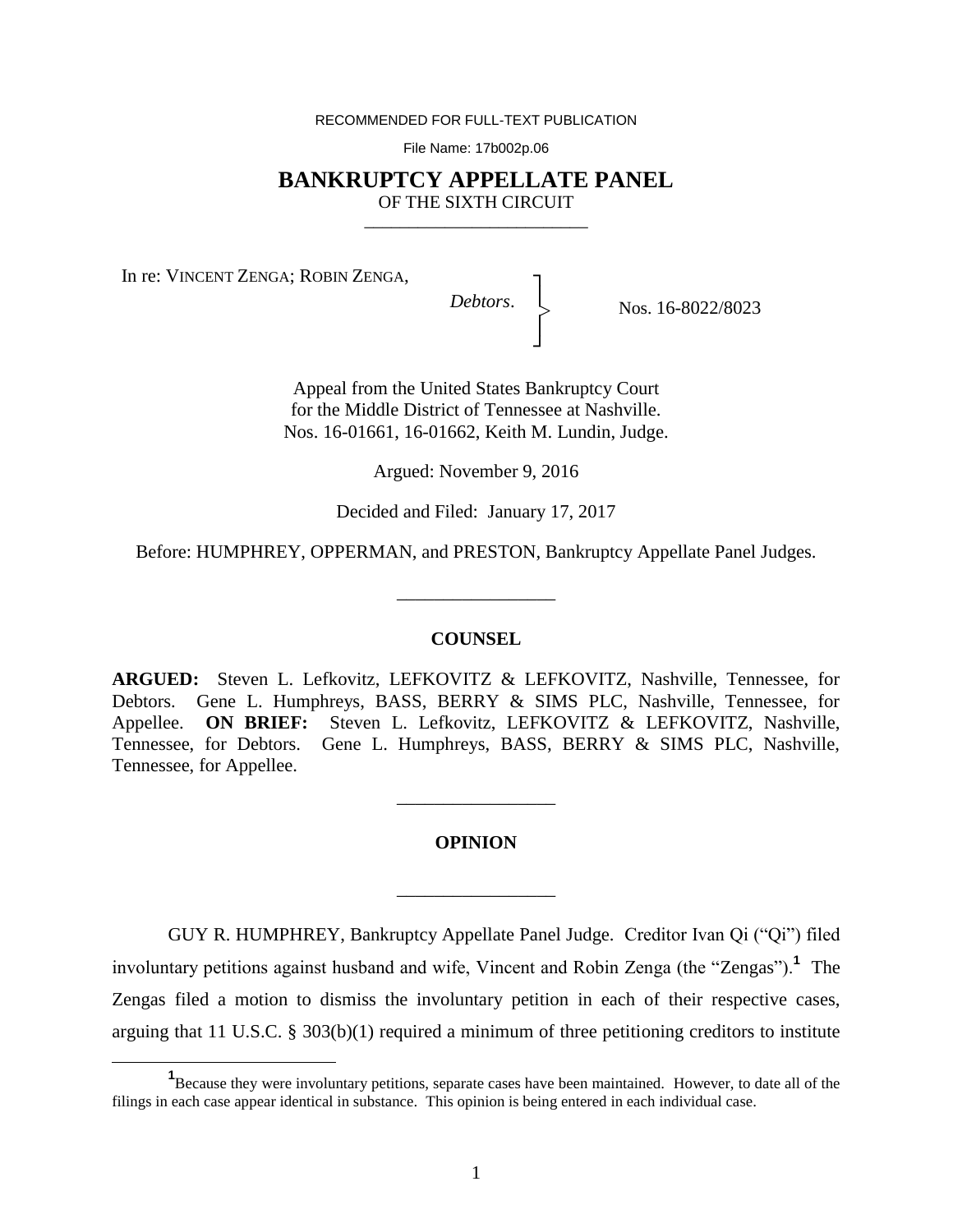an involuntary bankruptcy against them because they each had 12 or more creditors. At the hearing on the motions, Qi argued that the Zengas were estopped from asserting that they had more than 11 creditors because in response to a post-judgment interrogatory asking them to identify their other creditors, they listed ten creditors. The bankruptcy court agreed with Qi, denied the Zengas' motions to dismiss the petitions, and entered orders for relief against them. The Zengas obtained stays of the orders for relief pending disposition of these appeals. For the reasons that follow, the Panel REVERSES the bankruptcy court's decision and vacates the orders for relief and REMANDS the cases for further proceedings consistent with this opinion.

### **ISSUES ON APPEAL**

The Zengas raised the following issues on appeal:

1. Whether the bankruptcy court erred in granting orders for relief under Chapter 7 of the Bankruptcy Code against the Zengas?

2. Whether the bankruptcy court applied the doctrine of judicial estoppel or equitable estoppel in determining whether the number of petitioning creditors was correct under the statute? And whether the bankruptcy court erred in application of either of those doctrines?

3. Whether the requirement under 11 U.S.C. § 303(b) that when a person has 12 or more creditors there must be three petitioning creditors to commence an involuntary petition is jurisdictional in nature and, therefore, cannot be waived or modified on equitable grounds?

4. Whether a court may preclude a debtor from introducing evidence as to the 12 creditor threshold of 11 U.S.C. § 303(b) through an equitable doctrine, such as equitable estoppel, following the Supreme Court's decision in *Law v. Siegel*, \_\_\_ U.S. \_\_\_, 134 S. Ct. 1188 (2014)?

## **JURISDICTION AND STANDARD OF REVIEW**

The Bankruptcy Appellate Panel of the Sixth Circuit has jurisdiction to decide this appeal. The United States District Court for the Middle District of Tennessee has authorized appeals to the Panel, and a final order of the bankruptcy court may be appealed as of right pursuant to 28 U.S.C. § 158(a)(1). For purposes of appeal, a final order "ends the litigation on the merits and leaves nothing for the court to do but execute the judgment." *Midland Asphalt Corp. v. United States*, 489 U.S. 794, 798, 109 S. Ct. 1494, 1497 (1989) (citation omitted). An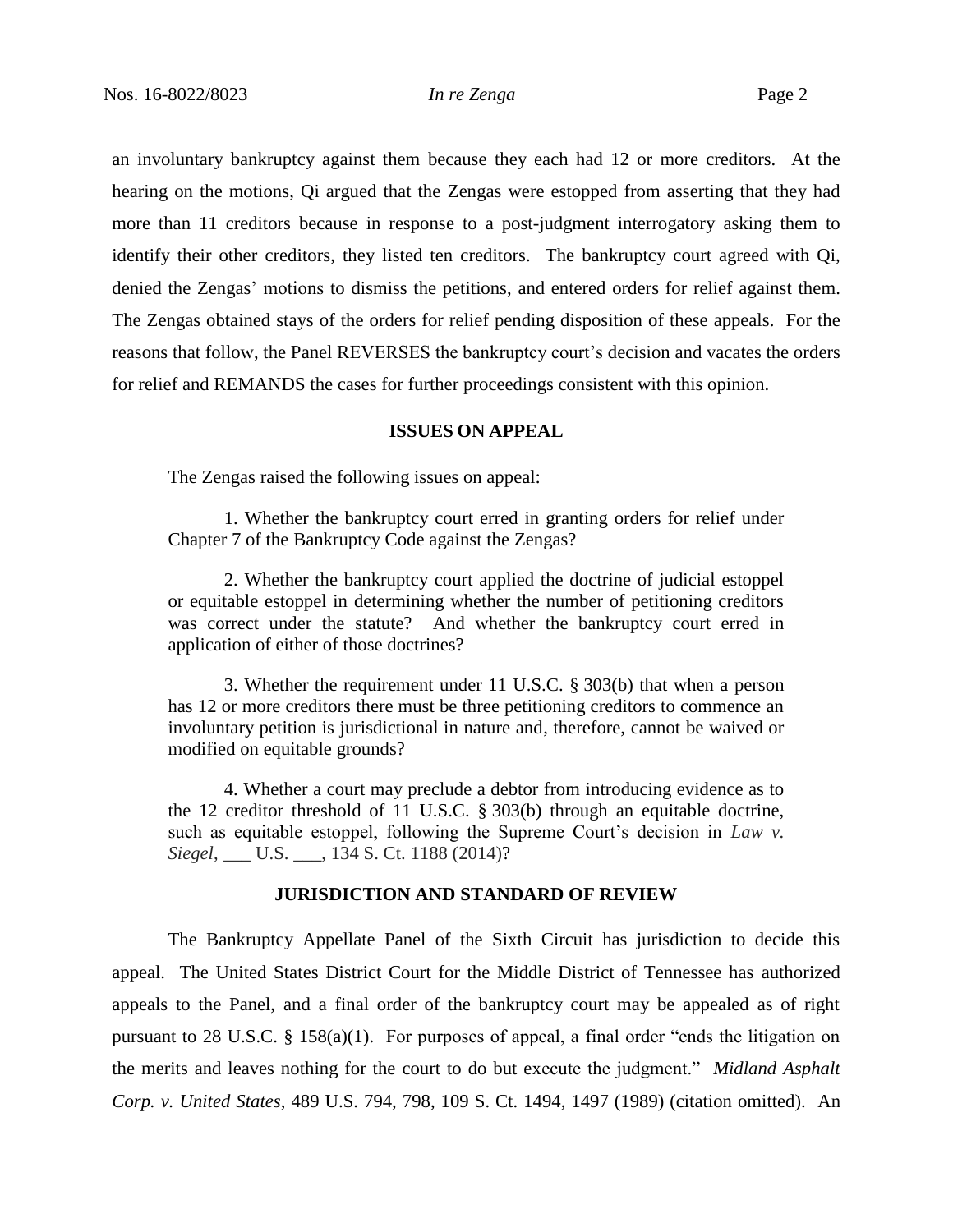order for relief in an involuntary case is a final order. *Mktg. & Creative Sols., Inc. v. Scripps Howard Broadcasting Co*. *(In re Mktg. & Creative Sols., Inc*.*)*, 338 B.R. 300, 302 (B.A.P. 6th Cir. 2006). As this Bankruptcy Appellate Panel has previously noted:

In granting the relief sought in an involuntary petition, the bankruptcy court must consider the factual as well as legal issues. Findings of fact are reviewed under the clearly erroneous standard. Fed. R. Bankr. P. 8013; Fed R. Civ. P. 52. "A finding of fact is clearly erroneous 'when although there is evidence to support it, the reviewing court on the entire evidence is left with the definite and firm conviction that a mistake has been committed.'" *United States v. Mathews (In re Mathews),* 209 B.R. 218, 219 (6th Cir. BAP 1997) (quoting *Anderson v. City of Bessemer City*, 470 U.S. 564, 573, 105 S. Ct. 1504, 1511, 84 L.Ed.2d 518 (1985)); *see United States v. United States Gypsum Co.*, 333 U.S. 364, 68 S. Ct. 525, 92 L. Ed. 746 (1948). Conclusions of law are reviewed de novo. *Corzin v. Fordu (In re Fordu)*, 209 B.R. 854, 857 (6th Cir. BAP 1997); *Belfance v. Bushey (In re Bushey),* 210 B.R. 95, 98 (6th Cir. BAP 1997). Furthermore, a bankruptcy court's interpretation of the Bankruptcy Code is reviewed de novo. *In re Troutman Enters.*, 253 B.R. at 10. De novo review means that the issue is decided as if it had not been heard before. *Mapother & Mapother, P.S.C. v. Cooper (In re Downs)*, 103 F.3d 472 (6th Cir.1996). No deference is given to the trial court's conclusions of law. *In re Eastown Auto Co.*, 215 B.R. 960 (citing *Razavi v. Comm'r*, 74 F.3d 125 (6th Cir.1996)).

*Id.* 

The standard of review regarding the application of estoppel has been called into question

recently by the Sixth Circuit Court of Appeals.

In *Lewis v. Weyerhaeuser*, 141 Fed. App'x. 420, 423–24 (6th Cir. 2005), we questioned the continuing viability of our de novo standard for judicial estoppel, noting the Supreme Court's characterization of the doctrine as an equitable remedy "invoked by the court at its discretion," *New Hampshire v. Maine*, 532 U.S. 742, 750, 121 S. Ct. 1808, 149 L.Ed.2d 968 (2001) (citation omitted), and recognizing that the "majority of federal courts" review for abuse of discretion.

*Kimberlin v. Dollar Gen. Corp*., 520 F. App'x 312, 313 n.1 (6th Cir. 2013). Other circuits have held that the standard of review for equitable estoppel is abuse of discretion. *See Radio Sys. Corp. v. Lalor*, 709 F.3d 1124, 1130 (Fed. Cir. 2013); *Bah. Sales Assoc., LLC v. Byers*, 701 F.3d 1335, 1340 (11th Cir. 2012). The Sixth Circuit B.A.P. has previously held that "[e]quitable estoppel involves mixed questions of law and fact." *Rossi v. Westenhoefer (In re Rossi)*, No. 11-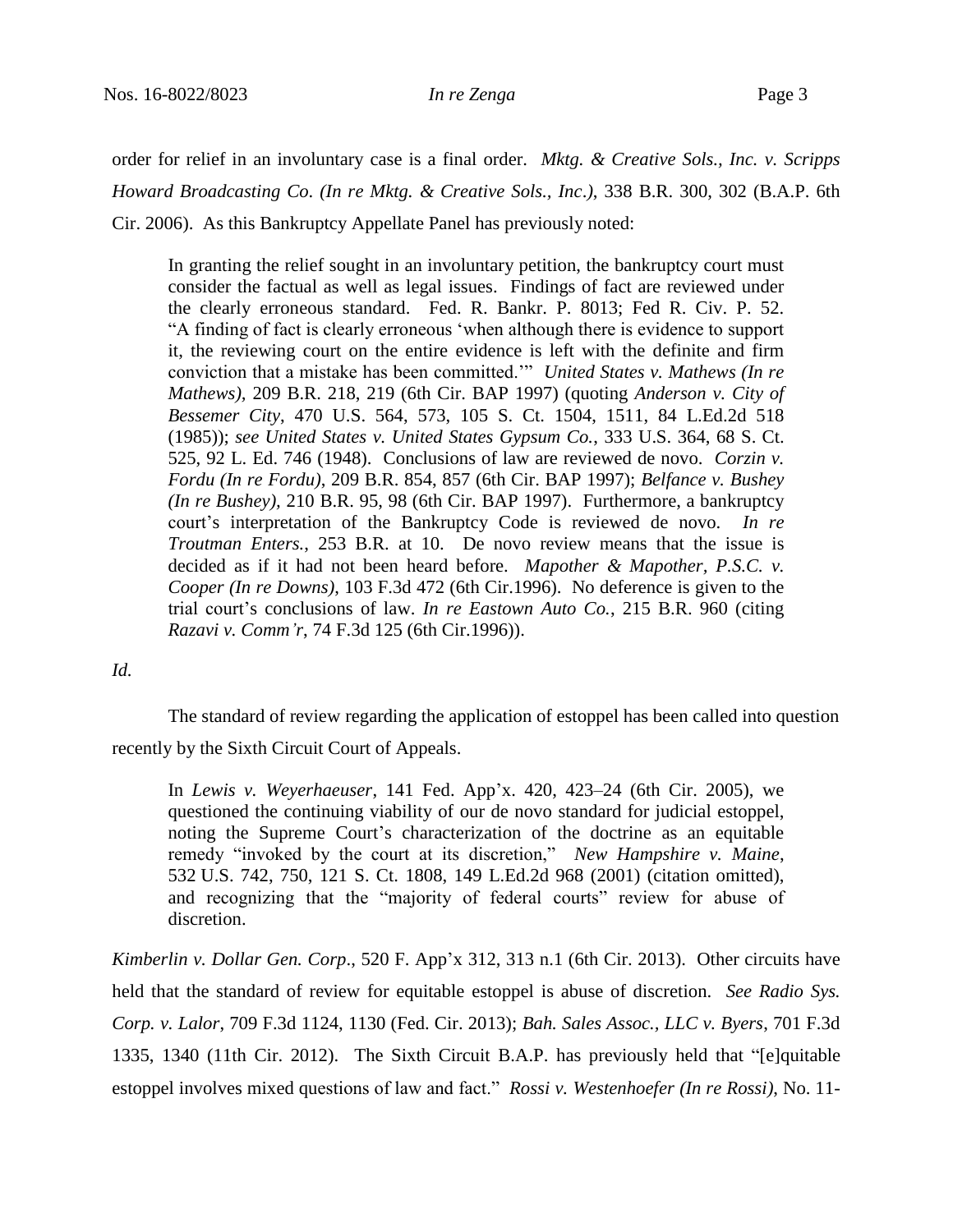8048, 2012 WL 913732, at \*2 (B.A.P. 6th Cir. Mar. 20, 2012) (citing *Noonan v. Sec'y of Health & Human Servs*. *(In re Ludlow Hosp. Soc'y, Inc*.*)*, 124 F.3d 22, 25 n.6 (1st Cir. 1997)). However, the result of each of the Zenga appeals is the same whether the bankruptcy court's application of estoppel is reviewed de novo, as a mixed question of law and fact, or for an abuse of discretion because, by definition, it is an abuse of discretion to apply an erroneous legal standard. The bankruptcy court's use of estoppel was erroneous because Qi failed to establish the elements of either judicial or equitable estoppel.

### **FACTS**

Qi obtained judgment against the Zengas for \$2,500,000 in state court and filed separate involuntary chapter 7 bankruptcy petitions against each of them. The Zengas filed motions to dismiss the involuntary petitions, asserting that because they have 12 or more creditors, the involuntary petitions required at least three petitioning creditors. The Zengas also assert that the cases should be dismissed because the cases are not in the best interest of creditors.

The bankruptcy court held a hearing on the motions to dismiss at which Qi argued that the Zengas were estopped from presenting evidence that they had more than 11 creditors due to their responses to post-judgment sworn interrogatories which were previously served in the state court proceedings. The bankruptcy court agreed with Qi, denied the motions to dismiss, and entered orders for relief against them. The Zengas filed separate appeals.

# **DISCUSSION**

Bankruptcy Code § 303 provides for the filing of involuntary bankruptcy petitions, stating in part:

(b) An involuntary case against a person is commenced by the filing with the bankruptcy court of a petition under chapter 7 or 11 of this title --

(1) by three or more entities …

(2) if there are fewer than 12 such holders …, by one or more of such holders that hold in the aggregate at least \$ 15,775 of such claims;….

11 U.S.C. § 303(b).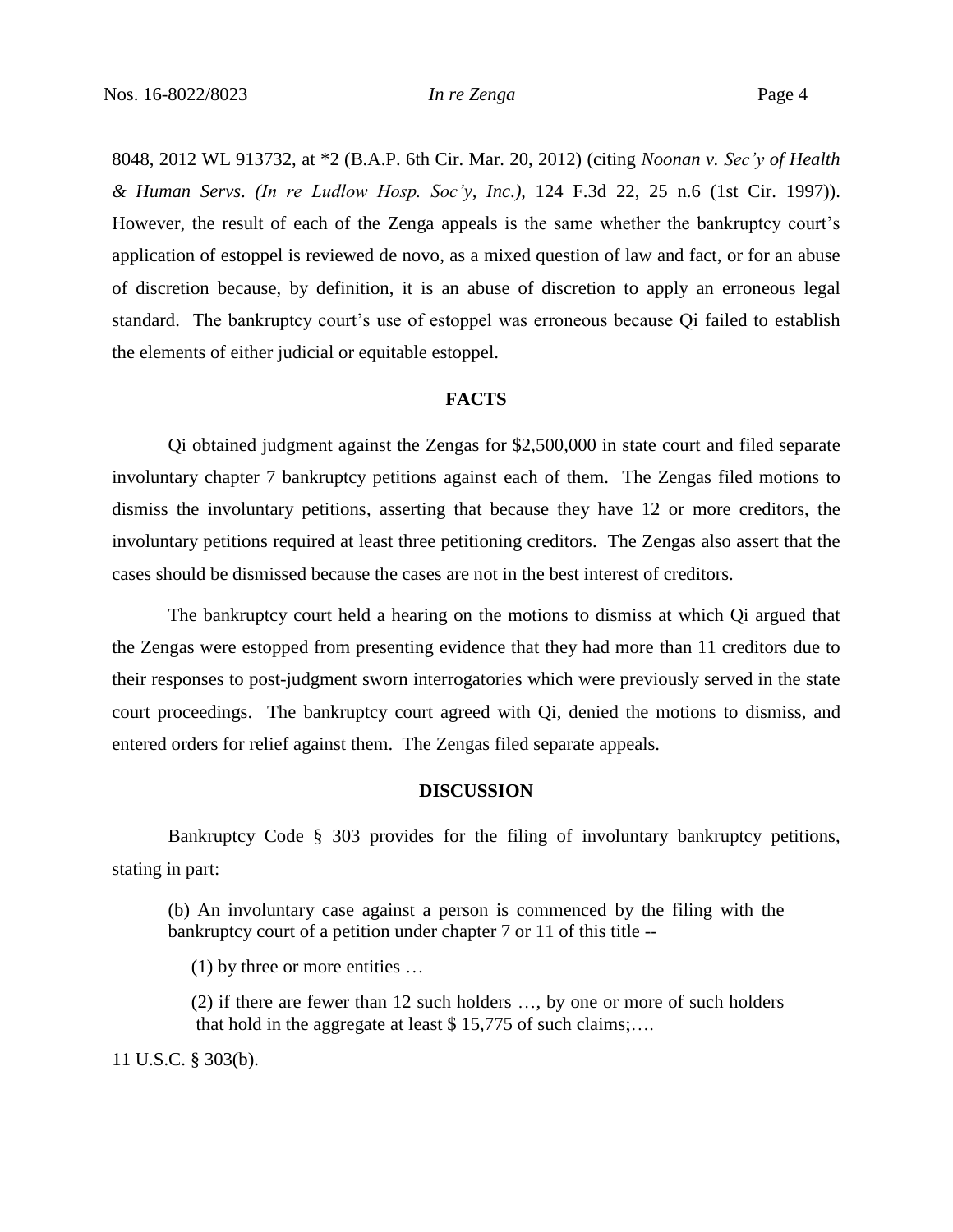In this case, the involuntary petitions were filed by Qi alone after he relied on the answers to the post-judgment interrogatory responses provided by the Zengas which described ten creditors in addition to Qi—one creditor under the 12 creditor threshold requiring three or more petitioning creditors. In addition to the original responses to the interrogatories, prior to filing the bankruptcy petitions, Qi also requested the Zengas to supplement their responses. The Zengas failed to do so. Based upon these facts, the bankruptcy court determined that the Zengas were estopped from establishing in the bankruptcy court that they had more than 11 creditors. The Zengas contest that determination, asserting that: the numerical threshold of  $\S 303(b)(1)$  is jurisdictional in nature and, therefore, cannot be overridden through use of an equitable doctrine; the Supreme Court's decision in *Law v. Siegel*, \_\_\_ U.S. \_\_\_, 134 S. Ct. 1188, 1194–95 (2014), precludes the use of equitable doctrines such as estoppel in the bankruptcy courts; the bankruptcy cases should be dismissed because they are not in the best interest of their creditors; and the bankruptcy court erroneously applied the doctrines of judicial and equitable estoppel.

### **I. The Number of Petitioning Creditors is Not Jurisdictional**

The Zengas argue that the number of petitioning creditors required to file an involuntary petition is jurisdictional and, therefore, equitable doctrines such as estoppel may not be utilized to supplant the statutory requirement of three petitioning creditors. Courts that have examined this issue following the Supreme Court's decision in *Arbaugh v. Y & H Corp*., 546 U.S. 500, 126 S. Ct. 1235 (2006), have determined that the threshold is not jurisdictional. The Panel agrees with the post-*Arbaugh* decisions which hold that the threshold requirement is not jurisdictional.

In *Arbaugh* the Supreme Court addressed the issue of whether the 15-employee threshold for imposition of Title VII employment protections and liability was jurisdictional. The Court framed the issue as whether the 15-employee threshold was a "determinant of subject-matter jurisdiction," as opposed to merely being an element of Arbaugh's claim. *Id.* at 513–14. In finding that it was not jurisdictional, the Court noted that Congress provided for the "basic statutory grants of federal-court subject-matter jurisdiction" under 28 U.S.C. §§ 1331 and 1332. *Id.* at 513. The Court also noted that while Congress could have expressly made the 15employee threshold jurisdictional as it did with the amount-in-controversy limit of diversity-ofcitizenship jurisdiction under § 1332, it did not. The Court then laid out a bright-line test for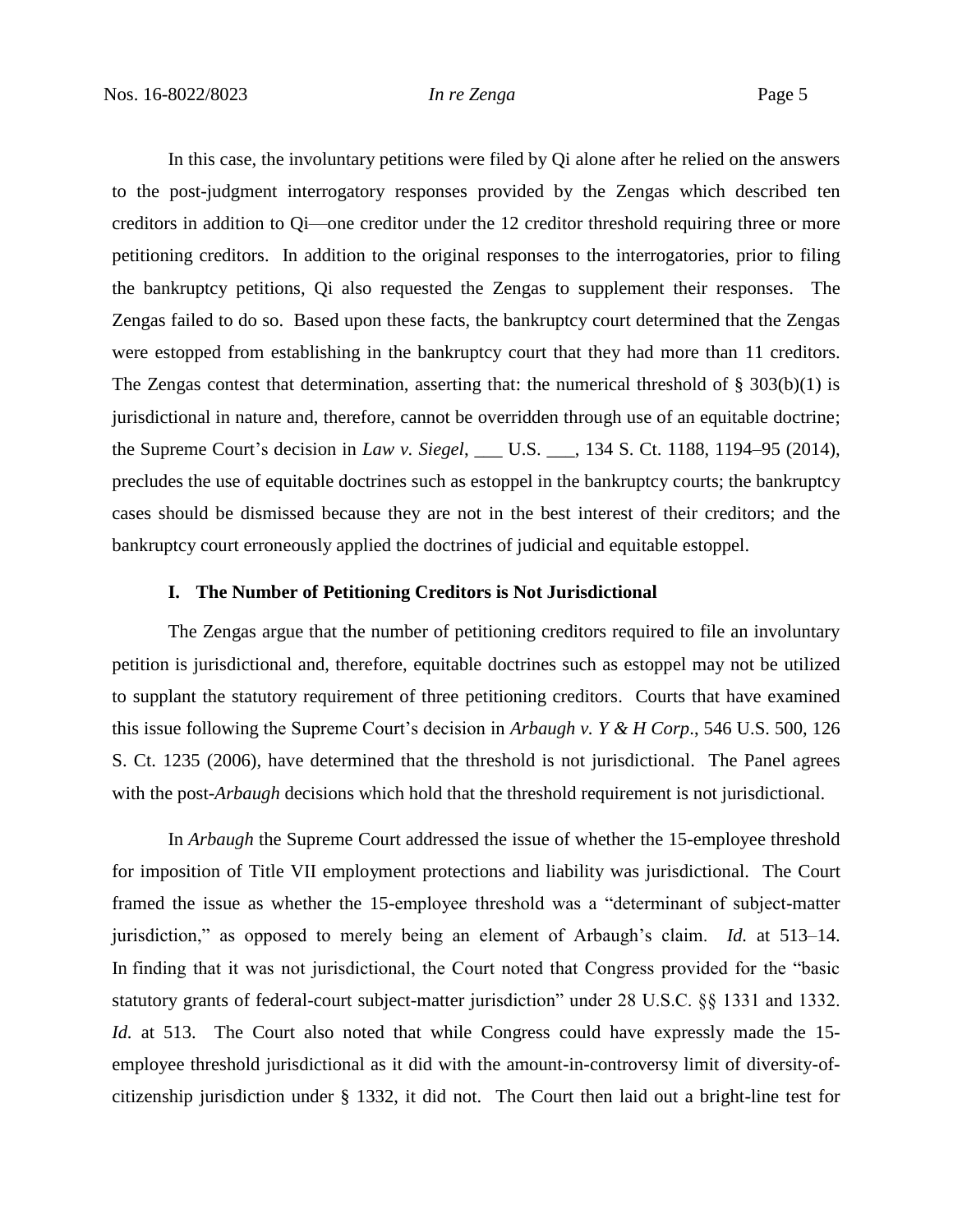determining if a numerosity requirement in a statute is jurisdictional: "when Congress does not rank a statutory limitation on coverage as jurisdictional, courts should treat the restriction as nonjurisdictional in character." *Id.* at 516. On that basis, the Court held that the 15-employee threshold for imposing liability under Title VII was not jurisdictional and could be waived if not raised at the appropriate juncture of the case. *Id.*

Following *Arbaugh*, those courts which have addressed whether the numerosity threshold of § 303(b)(1) is jurisdictional have all uniformly concluded that it is not. Thus in *Adams v. Zarnel (In re Zarnel)*, 619 F.3d 156, 166–67 (2d Cir. 2010), the Second Circuit noted that the other subdivisions of § 303 implicitly permit the bankruptcy court's exercising of jurisdiction over the case even if the creditor threshold has not been met; § 303 does not contain an explicit reference to the creditor threshold being jurisdictional; the statute does not instruct the bankruptcy court to sua sponte raise the issue; and the bankruptcy courts are governed by a separate jurisdictional statute, 28 U.S.C. § 1334. Similarly, the 7th, 9th, 10th and 11th Circuits have all expressed that the numerosity threshold of § 303(b)(1) is not jurisdictional. *Mitchell v. Weinman (In re Mitchell)*, 554 F. App'x 756, 760 (10th Cir. 2014); *Trusted Net Media Holdings, LLC v. The Morrison Agency, Inc*. *(In re Trusted Net Media Holdings*, *LLC)*, 550 F.3d 1035, 1046 (11th Cir. 2008); *Rubin v. Belo Broad. Corp. (In re Rubin)*, 769 F.2d 611, 614 n.3 (9th Cir. 1985); *Kelly v. Herrell*, 602 F. App'x 642, 646–47 (7th Cir. 2015) (issue addressed in dicta).

While the Sixth Circuit Court of Appeals has not determined whether the creditor threshold of § 303(b)(1) is jurisdictional, it has addressed a similar question in the context of the Consolidated Omnibus Reconciliation Act, or COBRA, 29 U.S.C.S. § 1161(b). In *Thomas v. Miller*, the Sixth Circuit held: "[i]n the wake of the Supreme Court's decision in *Arbaugh*," that "the doctrine of equitable estoppel can, in appropriate cases, bar an employer, concededly not meeting COBRA's numerical application threshold, from defending an action under that statute on that basis." 489 F.3d 293, 297 (6th Cir. 2007). It seems likely that the same principles would be applicable to § 303. In fact, *Thomas* contains language that can be read as indicating that its holding is applicable in other contexts. "[W]e hold that, in appropriate cases, courts may exercise their equitable powers to estop defendants from arguing that they fall below a statute's numerical threshold." *Id.* at 302.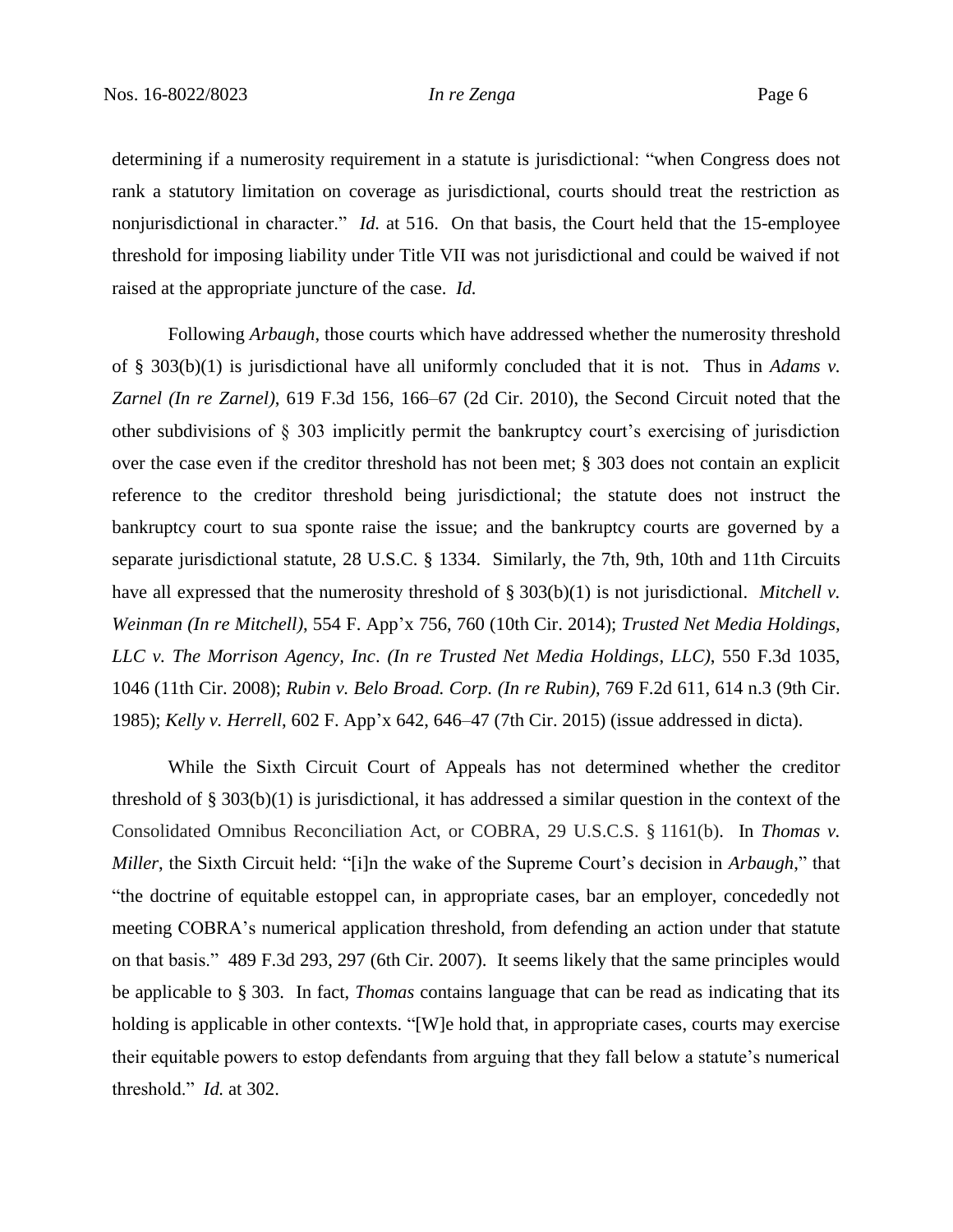$\overline{a}$ 

Accordingly, following the Supreme Court's decision in *Arbaugh*, the Sixth Circuit's decision in *Thomas v. Miller*, and the post-*Arbaugh* circuit decisions holding that the threshold is not jurisdictional, the Panel finds that the creditor threshold requirement of  $\S 303(b)(1)$  is not jurisdictional.

# **II. The Motions to Dismiss Under 11 U.S.C. § 707 are not Properly Before this Panel**

On appeal the Zengas also argue that the involuntary cases should be dismissed because they are not in the best interest of creditors. However, they did not raise that issue in their motions to dismiss the involuntary petitions and the bankruptcy court did not address it. Appellate courts do not generally consider issues on appeal which were not raised in the trial court. *Hayward v. Cleveland Clinic Found.*, 759 F.3d 601, 614–15 (6th Cir. 2014); *Burley v. Gagacki*, 834 F.3d 606, 613 n.2 (6th Cir. 2016). After the orders for relief were entered, creditor William T. Zenga filed motions to dismiss the cases under § 707 of the Code, and the parties agreed to a continuance of those motions while this appeal is pending. Thus, creditor Zenga's motion to dismiss is not the subject of a final order and, therefore, this court does not have jurisdiction over that matter.**<sup>2</sup>**

### **III. Law v. Siegel is Not Applicable**

The Zengas argued in their reply brief that the Court's decision in *Law v. Siegel* precluded the bankruptcy court's use of equitable estoppel to avoid the application of the three or more petitioning creditor requirement of § 303(b)(1). *Law v. Siegel*, \_\_\_ U.S. \_\_\_, 134 S. Ct. 1188 (2014). In *Law v. Siegel*, the Court held that a bankruptcy trustee could not use § 105(a) of the Code to surcharge a debtor's exemptions for costs that the trustee incurred in avoiding a lien

<sup>&</sup>lt;sup>2</sup>It also seems doubtful that a non-petitioning creditor has standing to oppose an involuntary petition. Section 303(d) states: "[t]he debtor, or a general partner in a partnership debtor that did not join in the petition, may file an answer to a petition under this section." Further, Federal Rule of Bankruptcy Procedure 1011(a) provides that "[t]he debtor named in an involuntary petition may contest the petition. In the case of a petition against a partnership under Rule 1004, a nonpetitioning general partner, or a person who is alleged to be a general partner but denies the allegation, may contest the petition." Fed. R. Bankr. P. 1011(a). Conspicuously missing from the persons stated in the Bankruptcy Code and Rules as to whom may file an answer to an involuntary petition are nonpetitioning creditors. Courts have held that such creditors do not have such standing. *See In re QDN, LLC*, 363 F. App'x. 873 (3d Cir. 2010); *Broadview Sav. Bank v. Royal Gate Assocs. Ltd. (In re Royal Gate Assocs., Ltd.)*, 81 B.R. 165 (Bankr. M.D. Ga. 1988); *In re Zoomaire, Inc.*, 47 BR 628 (Bankr. S.D. Ohio 1985); and *Dunlop Tire and Rubber Corp. v. Earl's Tire Serv., Inc. (In re Earl's Tire Serv., Inc.)*, 6 B.R. 1019 (D. Del. 1980) (superseded by rule on other grounds).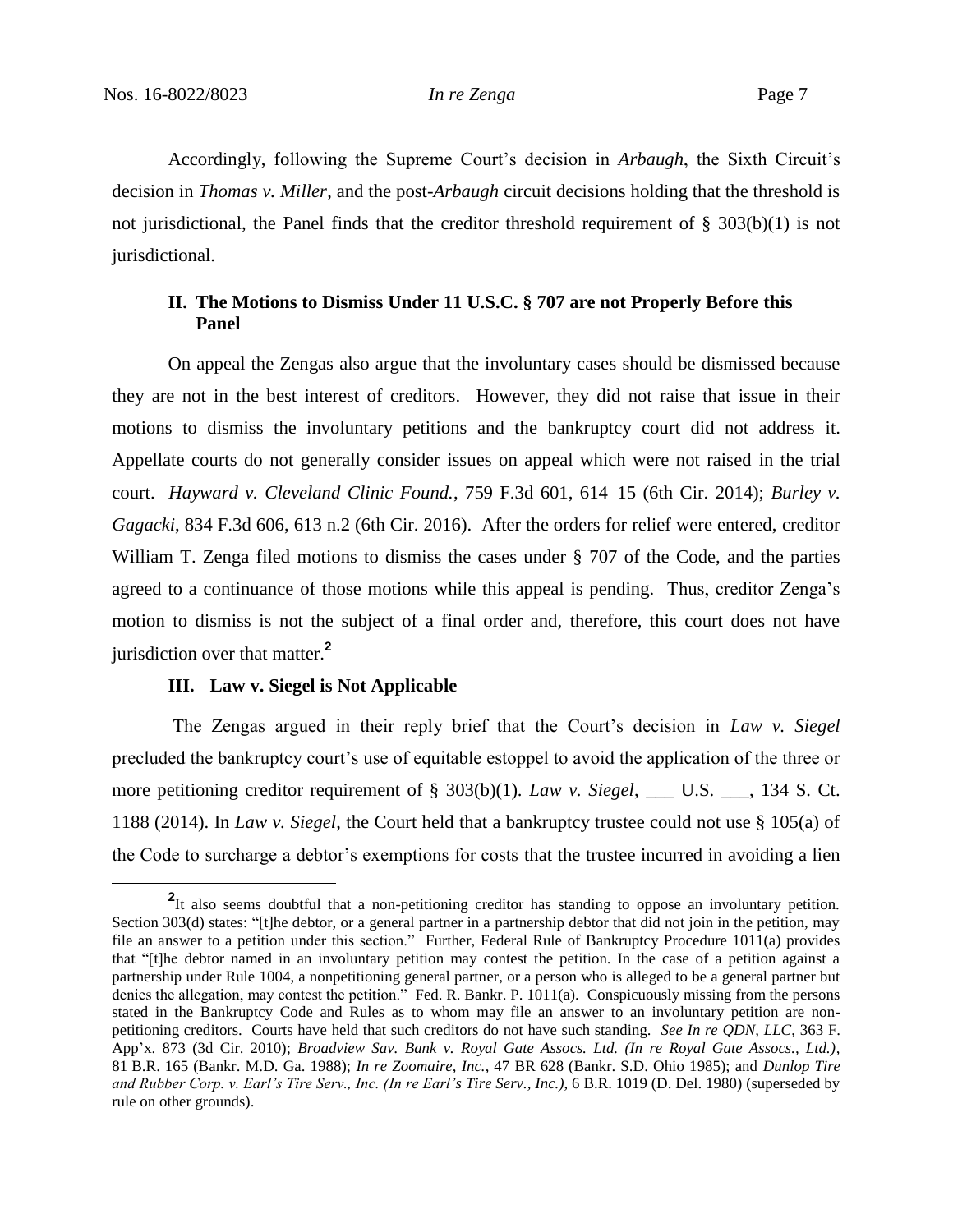on the debtor's residential property which the debtor fraudulently imposed upon the property when the Bankruptcy Code exemption provisions and other provisions of the Code do not expressly authorize such a surcharge. In so holding, the Court stated:

It is hornbook law that  $\S$  105(a) "does not allow the bankruptcy court to override explicit mandates of other sections of the Bankruptcy Code." Section 105(a) confers authority to "carry out" the provisions of the Code, but it is quite impossible to do that by taking action that the Code prohibits. That is simply an application of the axiom that a statute's general permission to take actions of a certain type must yield to a specific prohibition found elsewhere. . . . We have long held that "whatever equitable powers remain in the bankruptcy courts must and can only be exercised within the confines of" the Bankruptcy Code. [citations omitted].

*Law v. Siegel*, 134 S. Ct. 1188, 1194–95 (2014). In *Redmond v. Jenkins (In re Alternate Fuels, Inc.*), 789 F.3d 1139, 1149 (10th Cir. 2015), the Tenth Circuit Court of Appeals succinctly summarized *Law v. Siegel*'s holding: "*Law* held simply that a court may not employ § 105(a) to override other explicit mandates in the Bankruptcy Code. Here, no explicit mandate of the Bankruptcy Code prohibits recharacterization [of putative debt to equity] under § 105(a)."

The Zengas cite *In re Colon*, No. 06-04675 (ESL), 2016 WL 4597279, at \*4-5 (Bankr. D.P.R. Sept. 2, 2016), in which a bankruptcy court recently determined that it could not use principles of equity to overcome the 12 creditor threshold requirement. The bankruptcy court initially determined that there were "special circumstances" in the nature of "fraud, artifice, or scam" relating to fraudulent transfers made by the debtor which justified allowing an involuntary petition to proceed with two petitioning creditors, although the debtor had more than 12 creditors. *Id.* at \*2. In reversing its prior decision, the court held that: "[a]fter *Law v. Siegel*, the equitable powers of the bankruptcy courts, to the extent they existed, have been diminished or restricted whenever exercising such equitable powers contravenes specific statutory provisions." *Id.* at \*3. In this case, the bankruptcy court used equitable estoppel to prevent the Zengas from introducing evidence that they had more than 11 creditors.

In the present case, the Panel has already determined that the numerosity requirement found in § 303 is not jurisdictional. While § 303(b) requires three petitioning creditors when there are 12 known creditors, this requirement is not an absolute bar to the administration of a case filed with less petitioning creditors. *See, e.g., Adams v. Zarnel (Zarnel)*, 619 F.3d 156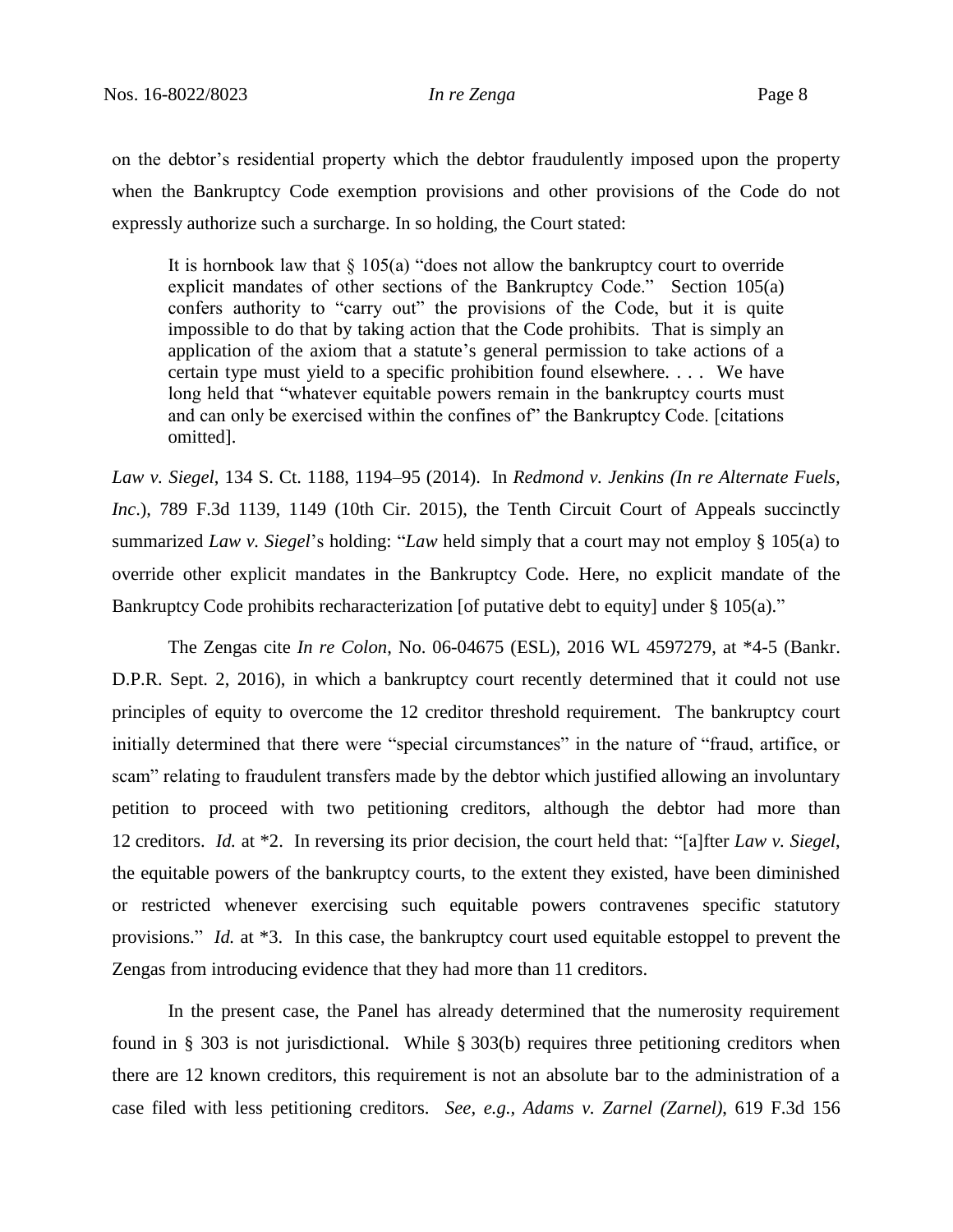(2d Cir. 2010). Absent the Supreme Court's or Sixth Circuit Court of Appeals' determination that *Law v. Siegel* prevails under these circumstances and not *Arbaugh v. Y & H Corp.* and *Thomas v. Miller* and their progeny, this Panel does not believe that *Siegel* can be extended to prevent use of equitable doctrines to overcome a numerical threshold requirement of a statute when that statutory provision is not jurisdictional. Therefore, the Panel will consider whether estoppel was properly applied under the facts of this case.

# **IV. Qi has Conceded that Judicial Estoppel is not Applicable and the Bankruptcy Court Erred in Applying Equitable Estoppel**

Due to the bankruptcy court reference to both judicial estoppel and equitable estoppel in its oral decision, the parties do not agree and the record is not clear as to which type of estoppel the bankruptcy court applied. **3** The Zengas assert that the bankruptcy court incorrectly applied the doctrine of judicial estoppel while Qi asserts that the bankruptcy court correctly applied equitable estoppel.

Qi admits that judicial estoppel is not applicable given that no court previously made a decision in reliance on the Zengas' prior false oaths. "[J]udicial estoppel bars a party from (1) asserting a position that is contrary to one that the party has asserted under oath in a prior proceeding, where (2) the prior court adopted the contrary position either as a preliminary matter or as part of a final disposition." *White*, 617 F.3d at 476 (citing *Browning v. Levy*, 283 F.3d 761, 775 (6th Cir. 2002)). *See also Henry v. Abbott Labs.*, 651 F. App'x 494, 503 (6th Cir. 2016); *Haddad v. Randall S. Miller Assocs., PC*, 587 F. App'x 959, 965 (6th Cir. 2014). Qi is correct that the elements of judicial estoppel are not met. Since Qi has conceded that judicial estoppel is not applicable and was not applied by the bankruptcy court,**<sup>4</sup>** the Panel need only determine if the

 $\overline{a}$ 

<sup>&</sup>lt;sup>3</sup>On pages 6 and 7 of the transcript of the hearing the bankruptcy court referred to judicial estoppel; on pages 8 and 25 of the transcript of the hearing the court referred to equitable estoppel; on pages 7 and 24 counsel for Qi referred to equitable estoppel; throughout the 6 pages of the transcript devoted to the court's oral decision, the court refers to the responses to the post-judgment interrogatories being "under oath" or "sworn" at least 7 times. (Tr. of Proceedings, May 31, 2016, ECF No. 10). The first element of judicial estoppel is usually described as "asserting a position that is contrary to one that the party has asserted under oath in a prior proceeding." *White v. Wyndham Vacation Ownership, Inc*., 617 F.3d 472, 476 (6th Cir. 2010).

**<sup>4</sup>** (Appellee's Br. at 3–4, ECF No. 20).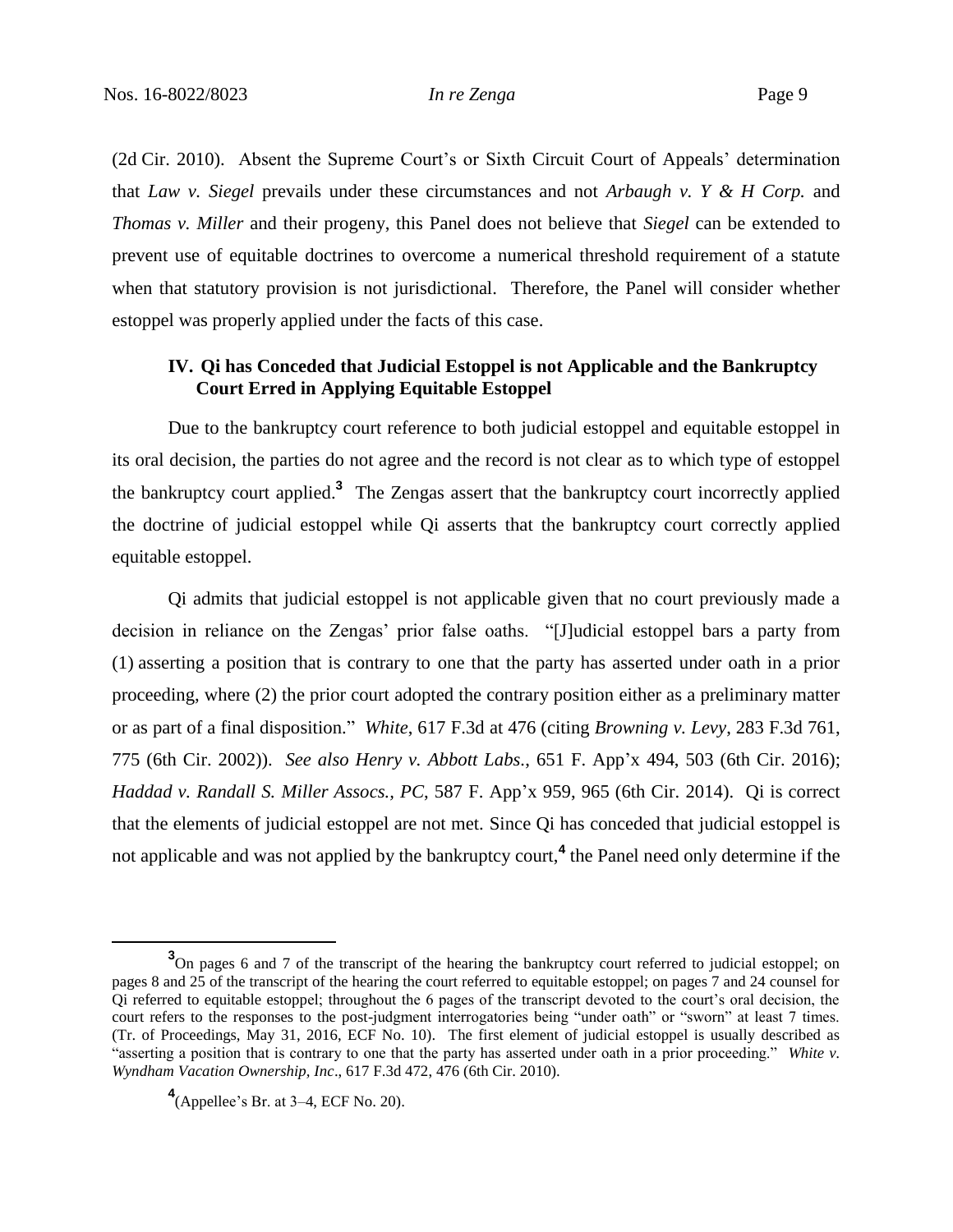bankruptcy court correctly applied equitable estoppel to prevent the Zengas from establishing that they had more than 11 creditors.

The bankruptcy court held that "this is a textbook case where equitable estoppel prohibits the Zengas from now claiming that there are more than the 10 creditors . . . The elements of equitable estoppel are all here and there is no equitable balance to them that would inspire me to overlook the fact that the answers were given under oath." (Tr. at 25:16–26:2).

To establish equitable estoppel, a party must prove "(1) misrepresentation by the party against whom estoppel is asserted; (2) reasonable reliance on the misrepresentation by the party asserting estoppel; and (3) detriment to the party asserting estoppel." *Mich. Express, Inc. v. United States*, 374 F.3d 424, 427 (6th Cir. 2004) (citing *LaBonte v. United States*, 233 F.3d 1049, 1053 (7th Cir. 2000)). *See also Dobrowski v. Jay Dee Contractors, Inc*., 571 F.3d 551, 557 (6th Cir. 2009).

There appears to be no dispute that the first two elements of equitable estoppel were met. The Zengas made factual misrepresentations that they only had 10 creditors in addition to Qi. The Zengas' counsel stated during the hearing: "[a]dmittedly the interrogatory answers that were given were deficient." (Tr. at 4:21–4:22). Regarding the second element, Qi asserted that he reasonably relied upon the misrepresentation. "There's nothing else my client could have done to ascertain the number of creditors here, other than what they did." (Tr. at 8:3–8:4). The Zengas have not challenged the reliance element. In fact, the Zengas' briefs conceded that Qi "reasonably relied on inaccurate interrogatory answers in basing its decision to commence an involuntary bankruptcy proceeding." (Appellants' Br. at 6, ECF No. 19).

However, the bankruptcy court made no factual finding that Qi suffered a detriment due to his reliance on the Zengas' statements regarding the number of creditors. The detriment suffered by a party seeking to employ the doctrine of equitable estoppel must be "actual and substantial." *Deschamps v. Bridgestone Ams., Inc. Salaried Emps. Ret. Plan*, 840 F.3d 267, 276 (6th Cir. 2016); *Smiljanich v. Gen. Motors Corp*, 302 F. App'x 443, 450 (6th Cir. 2008). *See also Trustees of Michigan Laborers' Health Care Fund v. Gibbons*, 209 F.3d 587, 591 (6th Cir. 2000) (party must have suffered "substantial detriment"). Examples of detriment justifying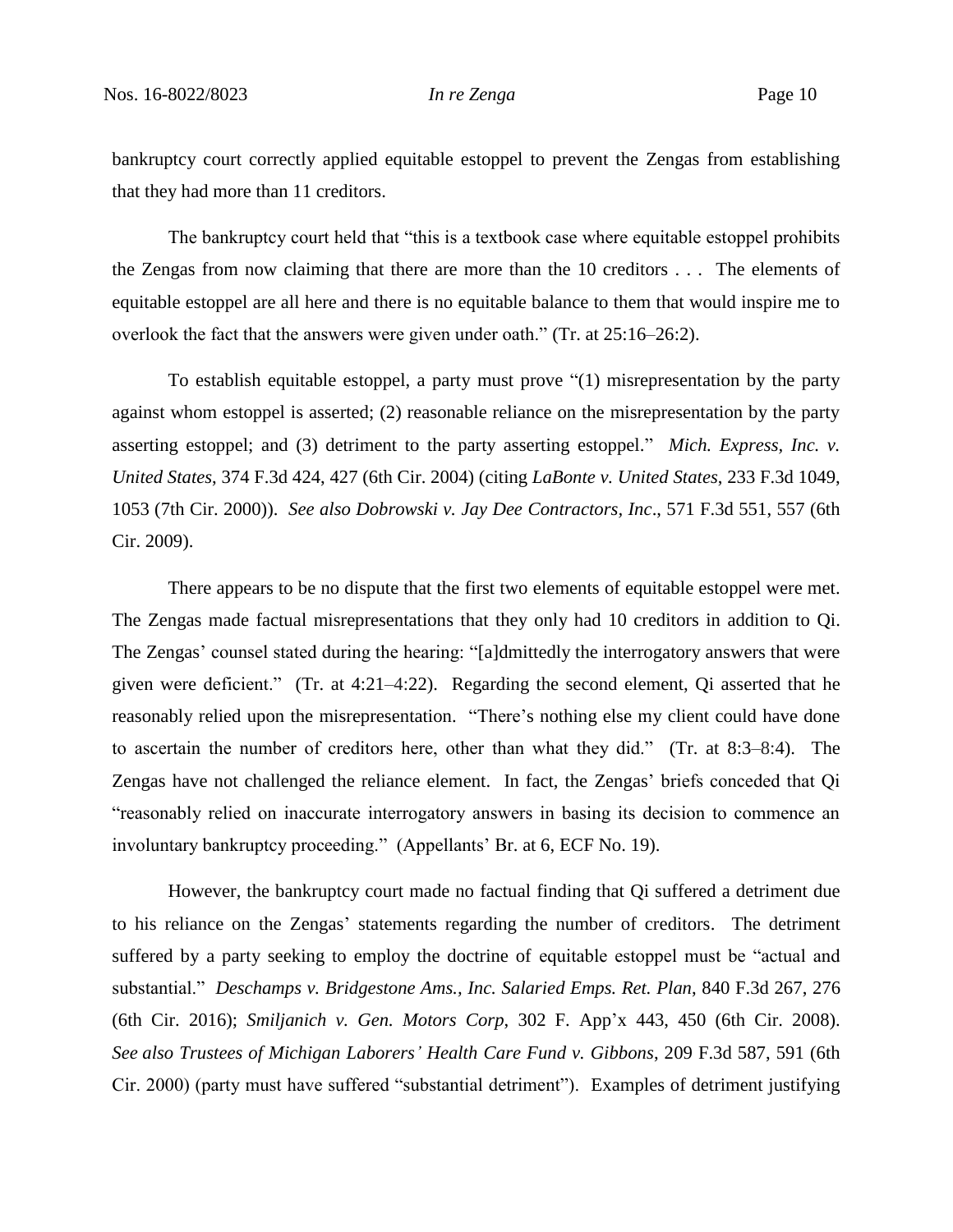the invocation of equitable estoppel have included the "loss of opportunity to improve one's position" or loss of evidence. *Smiljanich*, 302 F. App'x*.* at 450.

At oral argument the Panel inquired what detriment Qi had suffered in reliance upon the Zengas' misrepresentations. Qi's attorney was unable to articulate any specific detriment, other than the loss of time. The court did not employ 11 U.S.C. § 303(c) and Federal Rule of Bankruptcy Procedure 1003(b) to address any reliance which Qi placed on the answers to the post-judgment interrogatories. Section 303(c) provides that:

After the filing of a petition under this section but before the case is dismissed or relief is ordered, a creditor holding an unsecured claim that is not contingent . . . may join in the petition with the same effect as if such joining creditor were a petitioning creditor under subsection (b) of this section.

11 U.S.C. § 303(c). Rule 1003(b) implements that section, providing:

If the answer to an involuntary petition filed by fewer than three creditors avers the existence of 12 or more creditors, the debtor shall file with the answer a list of all creditors with their addresses, a brief statement of the nature of their claims, and the amounts thereof. If it appears that there are 12 or more creditors as provided in § 303(b) of the Code, the court shall afford a reasonable opportunity for other creditors to join in the petition before a hearing is held thereon.

Fed. R. Bankr. P. 1003. Faced with similar circumstances, other courts have granted petitioning creditors such as Qi leave to seek the joinder of additional petitioning creditors*. See In re Lee*, 247 B.R. 311, 314 (Bankr. M.D. Fla. 2000) (court refused to apply doctrine of judicial estoppel as to the number of creditors based on debtor's prior testimony and gave the petitioning creditors 20 days to obtain an additional petitioning creditor); *In re Nazarian*, 5 B.R. 279, 281 (Bankr. D. Md. 1980) (when only 2 qualifying creditors filed the petition, court refused to dismiss the case and granted the petitioning creditors 30 days to seek the joinder of a third petitioning creditor). *See also In re J. V. Knitting Servs., Inc*., 4 B.R. 597 (Bankr. S.D. Fla. 1980) (court did not need to examine validity of original petitioning creditor's claim once three additional qualifying creditors joined the involuntary petition). Thus, if the bankruptcy court took evidence and found that the Zengas had more than 11 creditors, the court could have granted Qi leave to join additional petitioning creditors.